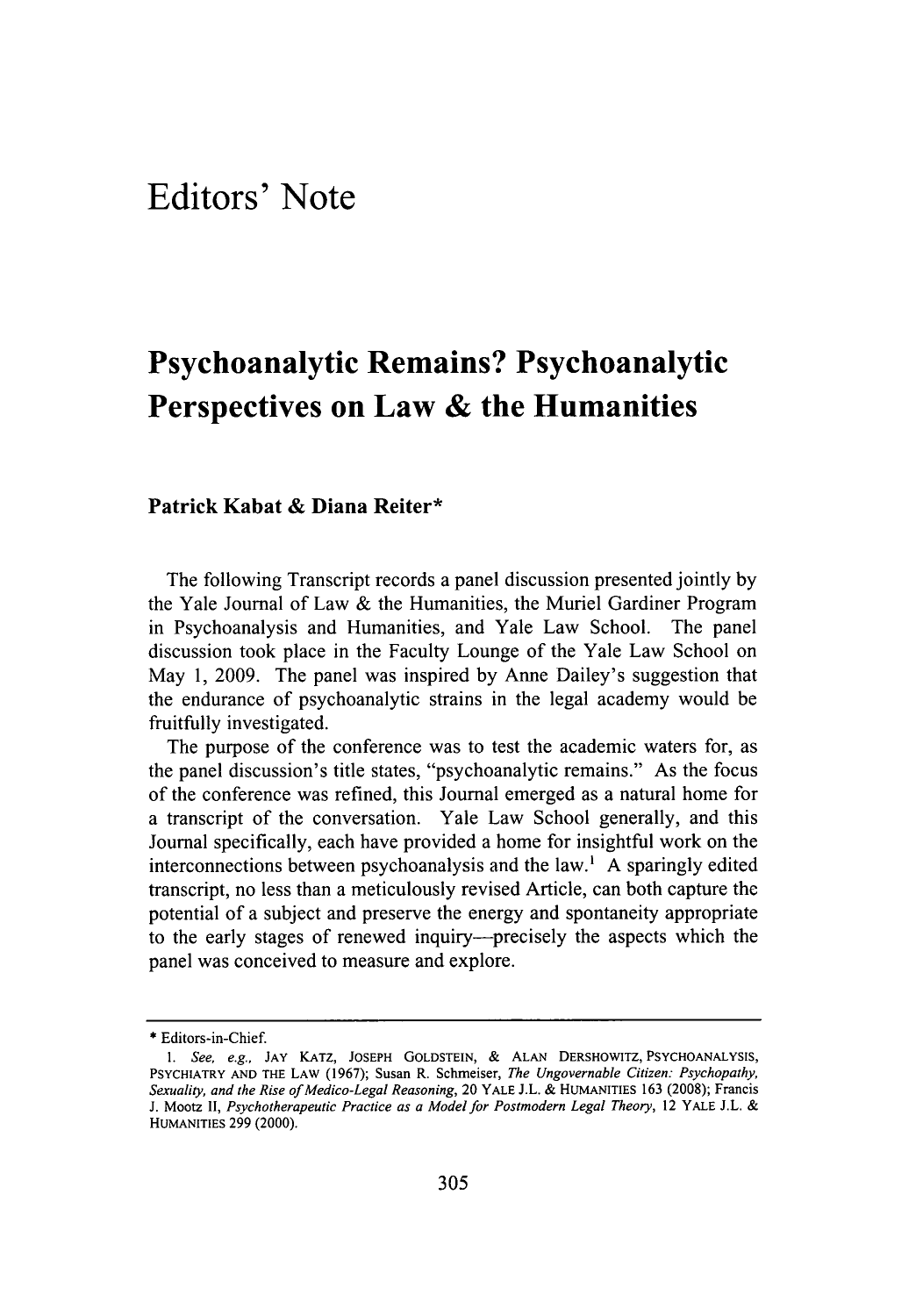A few notes are appropriate here on our approach to editing the transcript. First, we have preserved a number of elements in the transcript which convey the atmosphere of the panel discussion. If we are interrogating the notion of "psychoanalytic remains," we should be quite interested in manner in which the subject is engaged by its contemporary audience, and these interpolations provide an excellent sense for the traction generated by the panelists' propositions. The bracketed notes which memorialize [applause] and [laughter] expressively convey the interest and good-humored inquiry of a packed room of medical professionals, attorneys, law students, and members of the New Haven community.

Second, we ought to note that several threads were pursued with enthusiasm in greater detail at a post-panel dinner and reception. Those threads included the relevance of psychoanalytic insights to the role of a judge, the implications of psychoanalytic consequences in our approach to legal debates surrounding torture and the use of force in interrogations, and the extent to which the jury system creates a space where psychoanalytic judgments silently operate with neither oversight nor review. Following any of these threads would do service to the law and humanities enterprise, and we mention them here in hopes that they will be picked up and pursued elsewhere in greater depth.

We refrain, however, from making any effort at drawing discrete conclusions from the event. The transcript, we feel, speaks for itself. If summation is sought, Professor-now Dean-Robert Post's remarks effectively draw together several threads from the panelists' initial remarks, but as you will see, the wealth of this transcript lies in the lively interaction of the panelists, to whom the *Yale Journal of Law & the Humanities* is deeply indebted.

We hope the result is useful to the scholarly community both for the substantive insights of the panelists, and also as a demonstration of how psychoanalytic insights may remain alive in, and indeed enliven, pressing contemporary legal issues.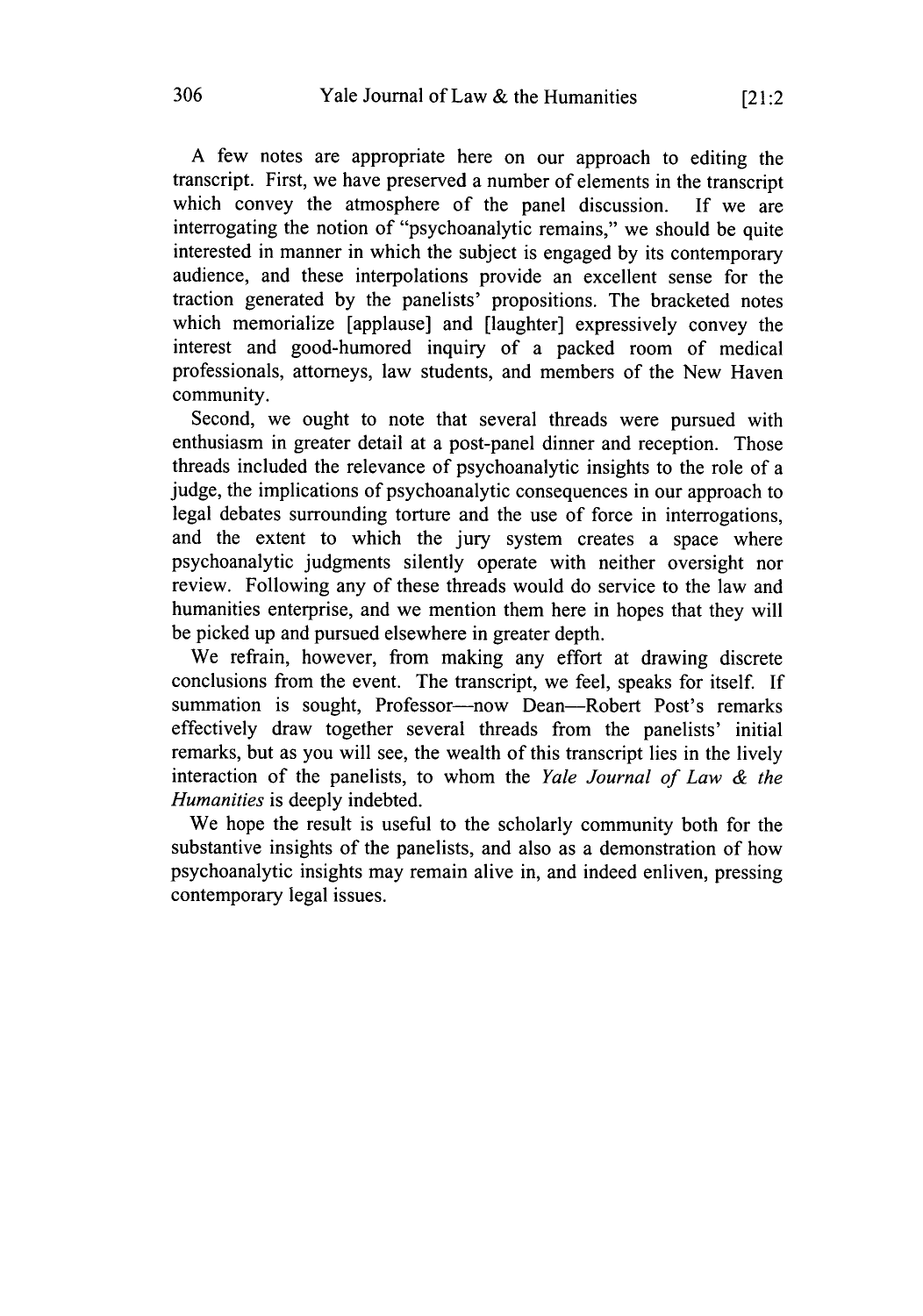# **Peter Brooks**

Peter Brooks taught for several decades at Yale, where was Sterling Professor of Comparative Literature and on several occasions Lecturer in the Yale Law School. He is currently Andrew W. Mellon Scholar at Princeton University.

## **Robert Burt**

Robert A. Burt is Alexander M. Bickel Professor of Law at Yale Law School.

## Nancy Chodorow

Nancy J. Chodorow is Lecturer on Psychiatry, Harvard Medical School, Professor of Sociology Emerita, University of California, Berkeley, and Training and Supervising Analyst, Boston Psychoanalytic Society and Institute.

#### **Anne Dailey**

Anne Dailey is Sidley Austin-Robert D. McLean '70 Visiting Professor of Law at Yale Law School and the Evangeline Starr Professor of Law and Associate Dean for Academic Affairs at the University of Connecticut School of Law.

#### **Robert Post**

Robert Post is Dean and Sol & Lillian Goldman Professor of Law at Yale Law School.

### **Jed Rubenfeld**

Jed Rubenfeld is Robert R. Slaughter Professor of Law at Yale Law School.